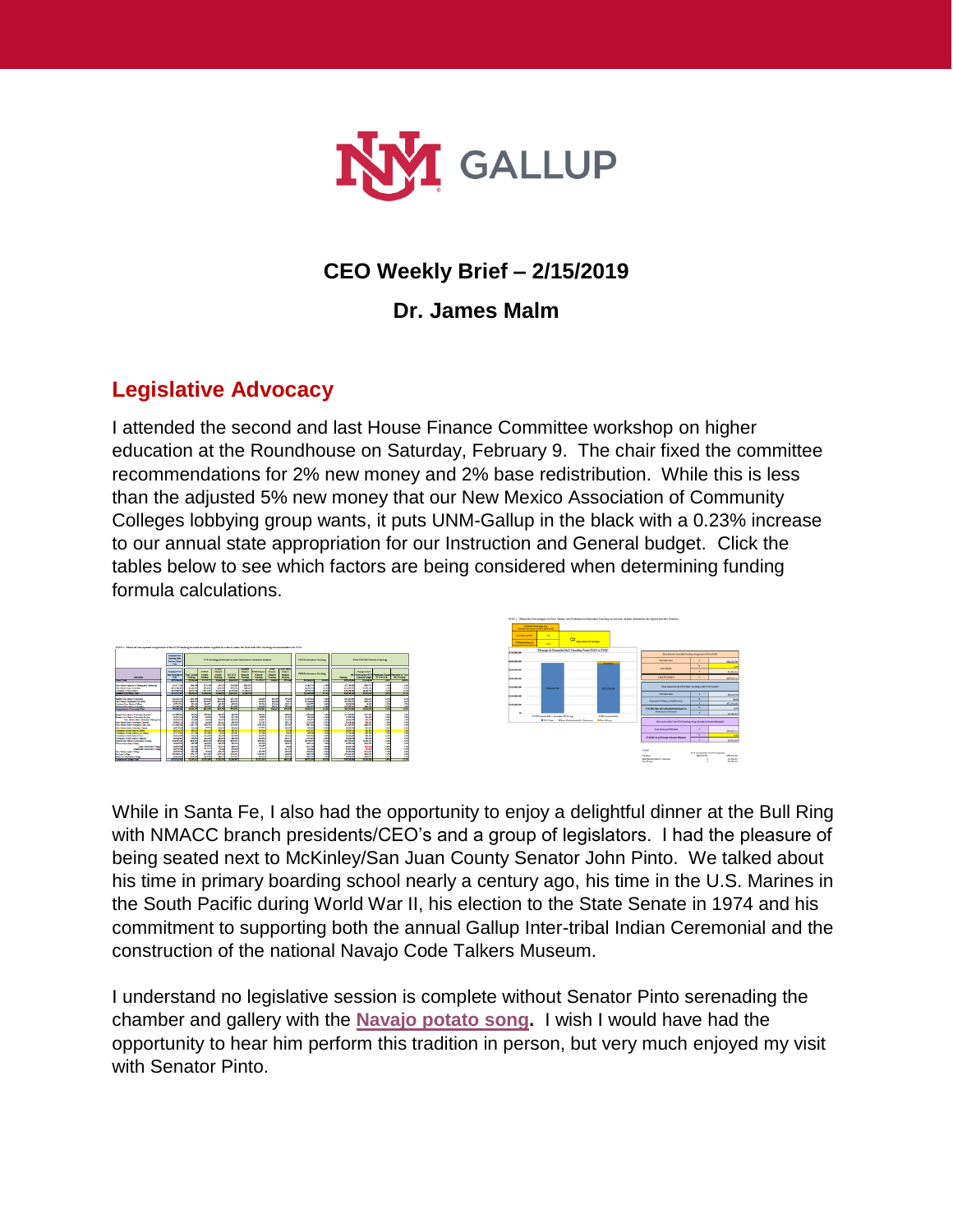

*Senator John Pinto*

### **UNM-Gallup Draft Budget for FY 2020**

The UNM-Gallup leadership team has published our [2019-2020 draft budget](https://gallup.unm.edu/pdfs/2019-2020ProposedBudgettoBoard021419.pdf) to the business operations web page for review. The budget will also be presented at both the faculty assembly and staff senate meetings scheduled for February 15. Please note page 3 of the document, *Management Discussion and Analysis,* which is new this year and provides an institution-wide perspective of what we are trying to accomplish together.



### **Nursing Accreditation Visit**

The accreditation team from the [Accreditation Commission for Education in Nursing](https://www.acenursing.org/)  [\(ACEN\)](https://www.acenursing.org/) was on-campus this week to assess the UNM-Gallup nursing program. Their visit started on Tuesday with a welcome meeting which I was happy to attend, and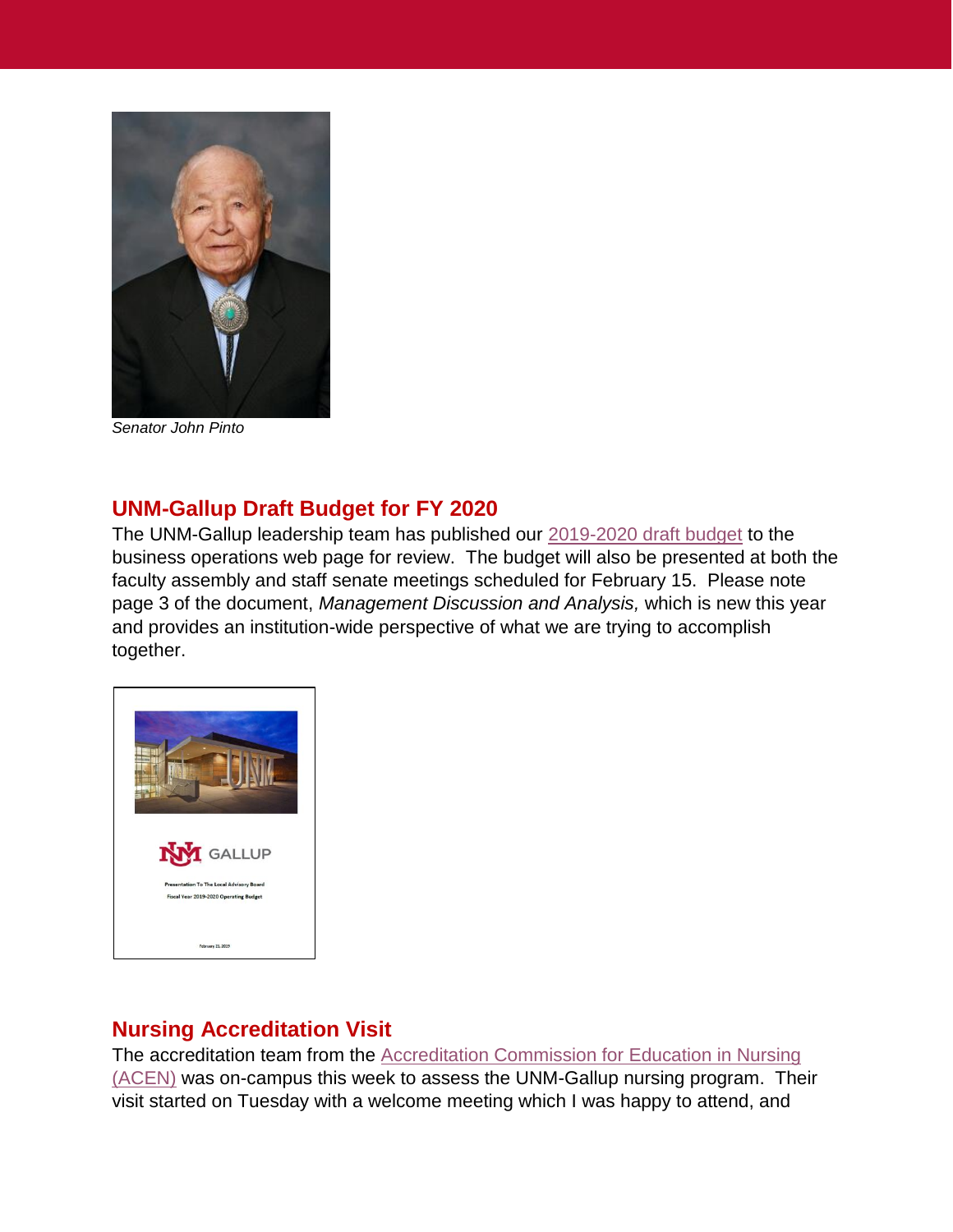ended Thursday with the campus exit interview. Many thanks to Sabrina Ezzell, nursing program director, for leading the accreditation proceedings.

This process represents the gold standard of academic program-level accreditations that inspires excellence across all of academic affairs at UNM-Gallup. Please take some time to read the program self-assessment below. (Two parts).





*ACEN team members who ran the accreditation visit at UNM-Gallup were (L-R), Dr. Sandra Melton, Dr. Frances Anne Freitas and Dr. Cheri Osler.*

# **UNM-Gallup HLC 10-Year Reaccreditation Visit**

Mr. David Cutri, Higher Learning Commission peer reviewer, has reached out to UNM-Gallup to help us construct the agenda for his visit on March 1. The main areas in which he will be seeking information include: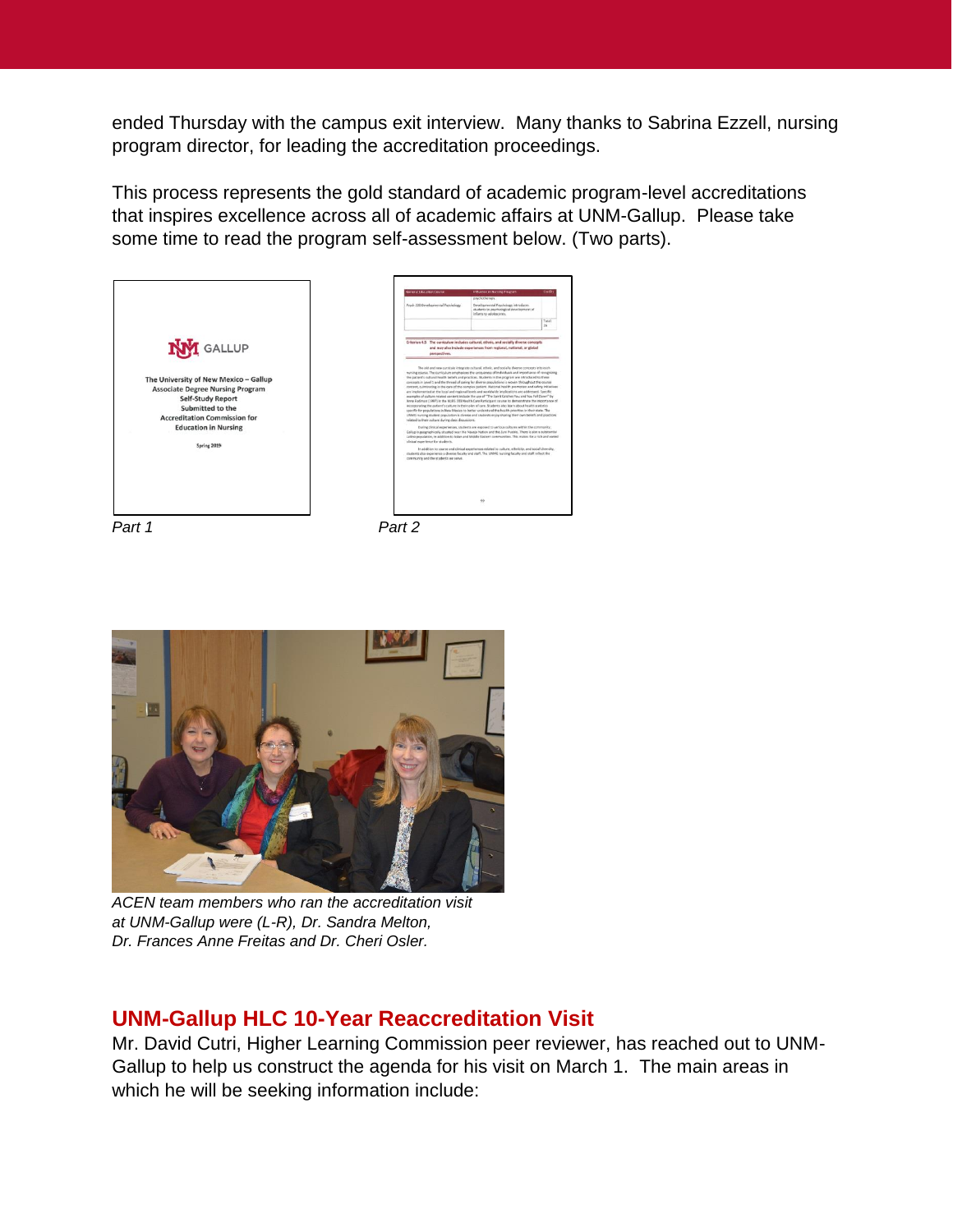- History, planning and oversight
- Facilities and technology
- Human resources
- Student and faculty resources and support
- Educational programs and instructional oversight
- Evaluation and assessment
- Continuous improvement

Mr. Cutri will be meeting with key individuals in administration, academic affairs, student affairs and business operations. He will also be speaking with our local board members, faculty, staff and students. We welcome the chance to highlight our programs and people to HLC and are putting quite a bit of time and energy into preparing for the site visit.

We want everyone on campus to be ready for Mr. Cutri's visit and able to share pride and knowledge about our campus. Towards that end, we have two short documents below for your reading pleasure that spotlight specific areas of campus operations and achievements. Please cruise through these at your leisure as part of the prep work for our accreditation process.



*Bi-fold flyer*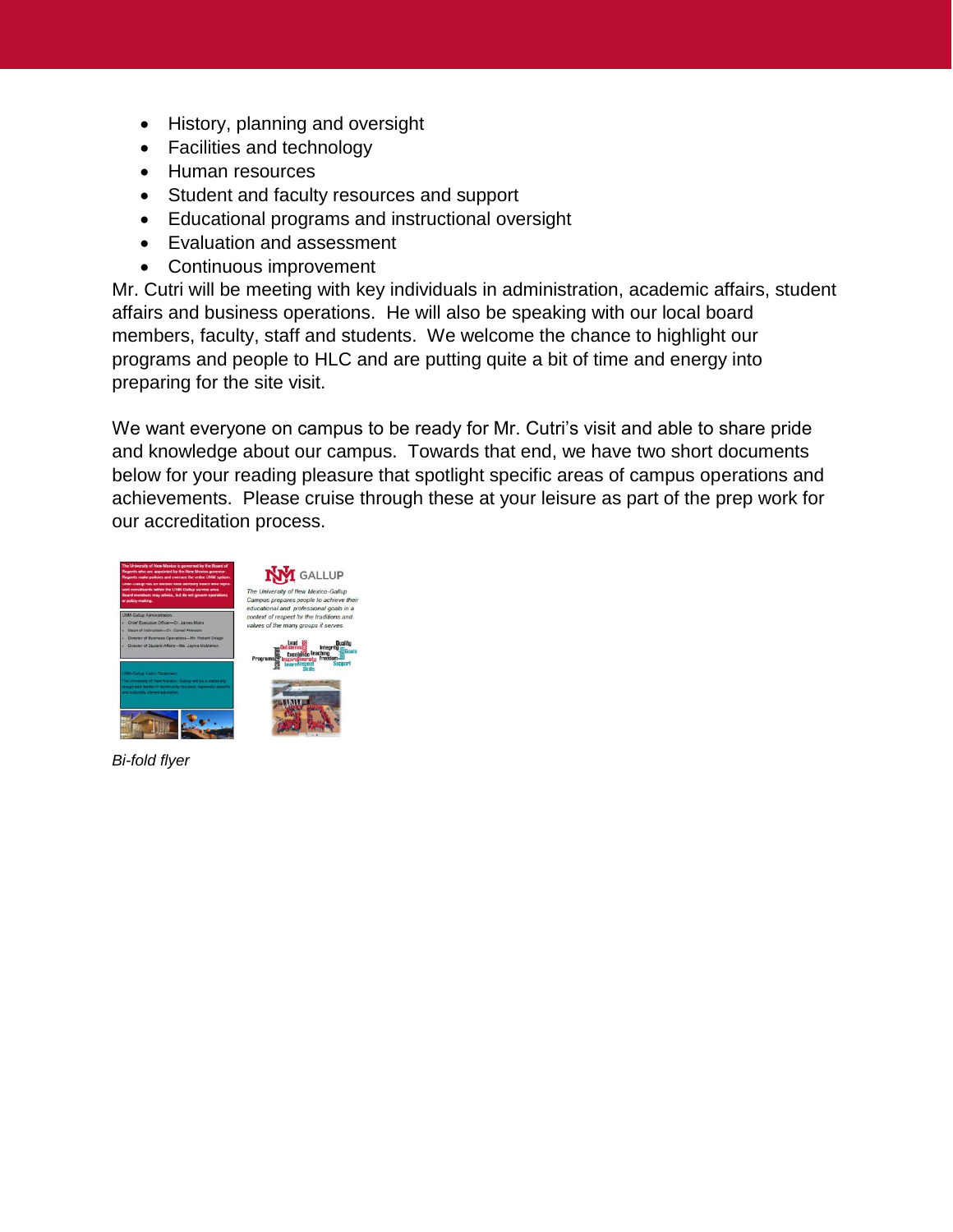

### **Higher Learning Commission Open Forums**

In preparation for the main campus and branch campus HLC site visits, there will be three public forums March 4-5. These sessions will be structured around the [HLC](https://www.hlcommission.org/Policies/criteria-and-core-components.html)  [criteria for accreditation.](https://www.hlcommission.org/Policies/criteria-and-core-components.html) You can find more information

here: [https://news.unm.edu/news/unm-hosts-public-forums-on-hlcs-criteria-for](https://news.unm.edu/news/unm-hosts-public-forums-on-hlcs-criteria-for-accreditation)[accreditation.](https://news.unm.edu/news/unm-hosts-public-forums-on-hlcs-criteria-for-accreditation) Anyone can attend these forums through Zoom. More details will follow as we set up a conference space with Zoom capabilities on our UNM-Gallup campus. I encourage as many people as possible to attend these sessions in order to fully participate and engage in the open process.

### **UNM Faculty Petition to Unionize**

As was reported this week in the [Albuquerque Journal,](http://ejournal.abqjournal.com/infinity/article_popover_share.aspx?guid=16ec531c-cfc2-459b-bede-7c422cc516a1) University of New Mexico faculty have organized a bargaining unit under the title of United Academics of the University of New Mexico. An official petition for election has been filed as the next step in unionizing all faculty at main and branch campuses. I am very supportive of shared governance, institutional transparency and constituent relations. This sentiment, based on mutual respect and universal collegiality, is shared by all members of our leadership team and administrative units. We welcome the opportunity to work with any and all officially recognized bodies to further our pursuit of continued excellence in meeting our mission together.

### **Open Office Hours**

The next Open Office Hours session will be on **Friday, March 8** at 9:00 a.m. in the Student Services Technology Center, Room 120. Please feel free to attend and/or [sign](https://gallup.unm.edu/ceo/openofficehours/registration.php?id=2&date=3/8/2019&time=9:00am&loc=SSTC-120)  [up](https://gallup.unm.edu/ceo/openofficehours/registration.php?id=2&date=3/8/2019&time=9:00am&loc=SSTC-120) to present to the leadership team.